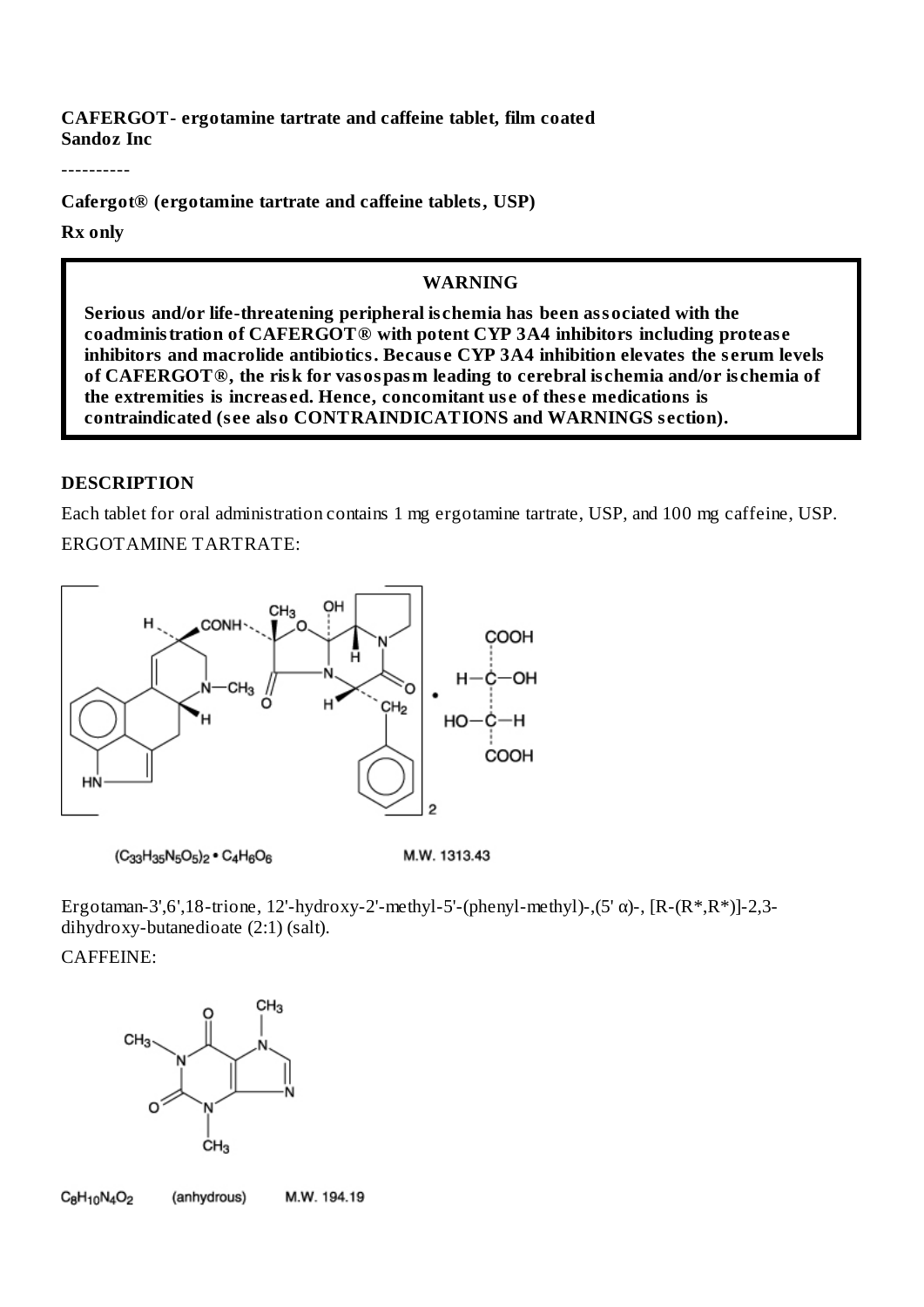1*H*-Purine-2,6-dione, 3,7-dihydro-1,3,7-trimethyl-.

Inactive ingredients include black iron oxide, compressible sugar, iron oxide red, magnesium stearate, microcrystalline cellulose, polyethylene glycol, polyvinyl alcohol, sodium starch glycolate, talc, titanium dioxide and yellow iron oxide.

# **CLINICAL PHARMACOLOGY**

Ergotamine is an alpha adrenergic blocking agent with a direct stimulating effect on the smooth muscle of peripheral and cranial blood vessels and produces depression of central vasomotor centers. The compound also has the properties of serotonin antagonism. In comparison to hydrogenated ergotamine, the adrenergic blocking actions are less pronounced and vasoconstrictive actions are greater.

Caffeine, also a cranial vasoconstrictor, is added to further enhance the vasoconstrictive effect without the necessity of increasing ergotamine dosage.

Many migraine patients experience excessive nausea and vomiting during attacks, making it impossible for them to retain any oral medication. In such cases, therefore, the only practical means of medication is through the rectal route where medication may reach the cranial vessels directly, evading the splanchnic vasculature and the liver.

## **Pharmacokinetics**

Interactions

Pharmacokinetic interactions (increased blood levels of ergotamine) have been reported in patients treated orally with ergotamine and macrolide antibiotics (e.g., troleandomycin, clarithromycin, erythromycin), and in patients treated orally with ergotamine and protease inhibitors (e.g. ritonavir) presumably due to inhibition of cytochrome P450 3A metabolism of ergotamine (see CONTRAINDICATIONS). Ergotamine has also been shown to be an inhibitor of cytochrome P450 3A catalyzed reactions. No pharmacokinetic interactions involving other cytochrome P450 isoenzymes are known.

# **INDICATIONS AND USAGE**

CAFERGOT® (ergotamine tartrate and caffeine tablets, USP) are indicated as therapy to abort or prevent vascular headache, e.g., migraine, migraine variants, or so-called "histaminic cephalalgia".

## **CONTRAINDICATIONS**

Coadministration of ergotamine with potent CYP 3A4 inhibitors (ritonavir, nelfinavir, indinavir, erythromycin, clarithromycin, and troleandomycin) has been associated with acute ergot toxicity (ergotism) characterized by vasospasm and ischemia of the extremities (see PRECAUTIONS: Drug Interactions), with some cases resulting in amputation. There have been rare reports of cerebral ischemia in patients on protease inhibitor therapy when CAFERGOT® (ergotamine tartrate and caffeine tablets, USP) was coadministered, at least one resulting in death. Because of the increased risk for ergotism and other serious vasospastic adverse events, ergotamine use is contraindicated with these drugs and other potent inhibitors of CYP 3A4 (e.g., ketoconazole, itraconazole) (see WARNINGS: CYP 3A4 Inhibitors).

CAFERGOT® (ergotamine tartrate and caffeine tablets, USP) may cause fetal harm when administered to pregnant women. CAFERGOT® (ergotamine tartrate and caffeine tablets, USP) is contraindicated in women who are or may become pregnant. If this drug is used during pregnancy or if the patient becomes pregnant while taking this product, the patient should be apprised of the potential hazard to the fetus.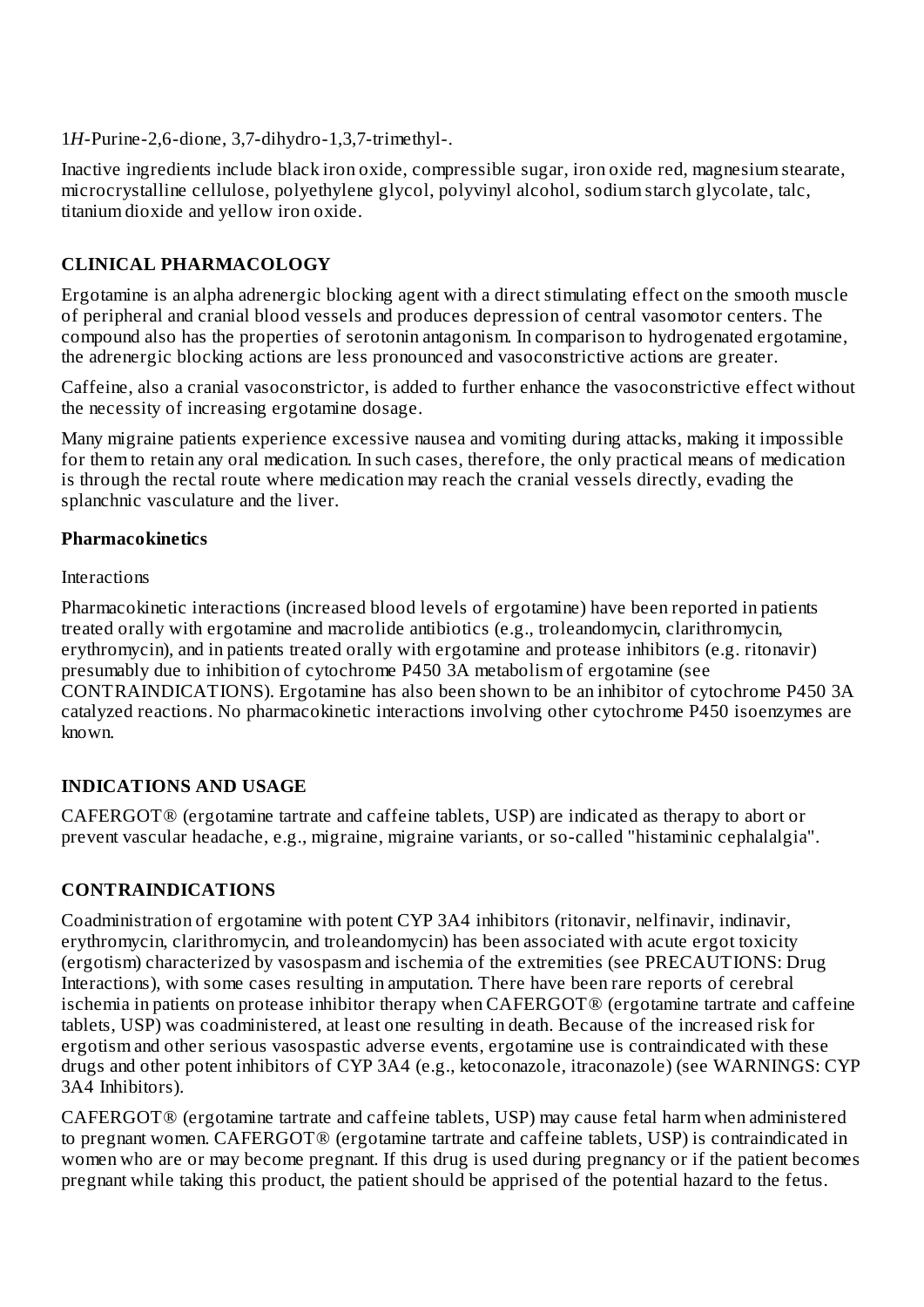Peripheral vascular disease, coronary heart disease, hypertension, impaired hepatic or renal function and sepsis.

Hypersensitivity to any of the components.

#### **WARNINGS**

## **CYP 3A4 Inhibitors (e.g. Macrolide Antibiotics and Protease Inhibitors)**

Coadministration of ergotamine with potent CYP 3A4 inhibitors such as protease inhibitors or macrolide antibiotics has been associated with serious adverse events; for this reason, these drugs should not be given concomitantly with ergotamine (see CONTRAINDICATIONS). While these reactions have not been reported with less potent CYP 3A4 inhibitors, there is a potential risk for serious toxicity including vasospasm when these drugs are used with ergotamine. Examples of less potent CYP 3A4 inhibitors include: saquinavir, nefazodone, fluconazole, fluoxetine, grapefruit juice, fluvoxamine, zileuton, metronidazole, and clotrimazole. These lists are not exhaustive, and the prescriber should consider the effects on CYP 3A4 of other agents being considered for concomitant use with ergotamine.

#### **Fibrotic Complications**

There have been a few reports of patients on ergotamine tartrate and caffeine therapy developing retroperitoneal and/or pleuropulmonary fibrosis. There have also been rare reports of fibrotic thickening of the aortic, mitral, tricuspid, and/or pulmonary valves with long-term continuous use of ergotamine tartrate and caffeine. Ergotamine tartrate and caffeine tablets should not be used for chronic daily administration (see DOSAGE AND ADMINISTRATION).

#### **PRECAUTIONS**

#### **General**

Although signs and symptoms of ergotism rarely develop even after long-term intermittent use of the orally administered drug, care should be exercised to remain within the limits of recommended dosage.

Ergotism is manifested by intense arterial vasoconstriction, producing signs and symptoms of peripheral vascular ischemia. Ergotamine induces vasoconstriction by a direct action on vascular smooth muscle. In chronic intoxication with ergot derivatives, headache, intermittent claudication, muscle pains, numbness, coldness and pallor of the digits may occur. If the condition is allowed to progress untreated, gangrene can result.

While most cases of ergotism associated with ergotamine treatment result from frank overdosage, some cases have involved apparent hypersensitivity. There are few reports of ergotism among patients taking doses within the recommended limits or for brief periods of time. In rare instances, patients, particularly those who have used the medication indiscriminately over long periods of time, may display withdrawal symptoms consisting of rebound headache upon discontinuation of the drug.

#### **Information for Patients**

Patients should be advised that two tablets of CAFERGOT® (ergotamine tartrate and caffeine tablets, USP) should be taken at the first sign of a migraine headache. No more than 6 tablets should be taken for any single migraine attack. No more than 10 tablets should be taken during any 7-day period. Administration of ergotamine tartrate and caffeine tablets should not exceed the dosing guidelines and should not be used for chronic daily administration (see DOSAGE AND ADMINISTRATION). CAFERGOT® (ergotamine tartrate and caffeine tablets, USP) should be used only for migraine headaches. It is not effective for other types of headaches and it lacks analgesic properties. Patients should be advised to report to the physician immediately any of the following: numbness or tingling in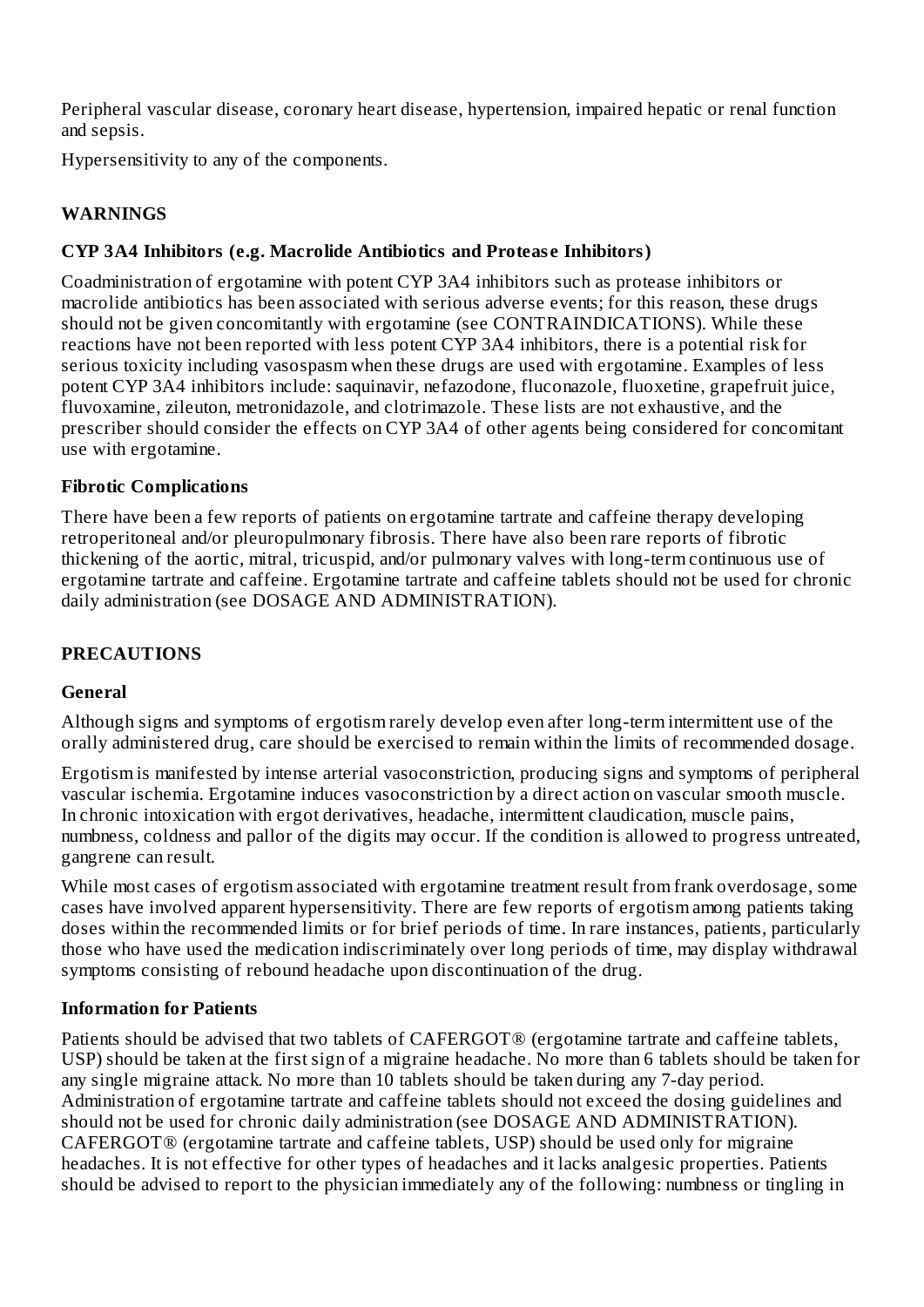the fingers and toes, muscle pain in the arms and legs, weakness in the legs, pain in the chest or temporary speeding or slowing of the heart rate, swelling or itching.

## **Drug Interactions**

CYP 3A4 Inhibitors (e.g. Macrolide Antibiotics and Protease Inhibitors)

See CONTRAINDICATIONS and WARNINGS.

CAFERGOT® (ergotamine tartrate and caffeine tablets, USP) should not be administered with other vasoconstrictors. Use with sympathomimetics (pressor agents) may cause extreme elevation of blood pressure. The beta-blocker Inderal (propranolol) has been reported to potentiate the vasoconstrictive action of CAFERGOT® (ergotamine tartrate and caffeine tablets, USP) by blocking the vasodilating property of epinephrine. Nicotine may provoke vasoconstriction in some patients, predisposing to a greater ischemic response to ergot therapy.

The blood levels of ergotamine-containing drugs are reported to be elevated by the concomitant administration of macrolide antibiotics and vasospastic reactions have been reported with therapeutic doses of the ergotamine-containing drugs when coadministered with these antibiotics.

# **Pregnancy**

Teratogenic Effects

## *Pregnancy Category X*

There are no studies on the placental transfer or teratogenicity of the combined products of CAFERGOT® (ergotamine tartrate and caffeine tablets, USP). Caffeine is known to cross the placenta and has been shown to be teratogenic in animals. Ergotamine crosses the placenta in small amounts, although it does not appear to be embryotoxic in this quantity. However, prolonged vasoconstriction of the uterine vessels and/or increased myometrial tone leading to reduced myometrial and placental blood flow may have contributed to fetal growth retardation observed in animals (see CONTRAINDICATIONS).

## Nonteratogenic Effects

CAFERGOT® (ergotamine tartrate and caffeine tablets, USP) is contraindicated in pregnancy due to the oxytocic effects of ergotamine (see CONTRAINDICATIONS).

## **Labor and Delivery**

CAFERGOT® (ergotamine tartrate and caffeine tablets, USP) is contraindicated in labor and delivery due to its oxytocic effect which is maximal in the third trimester (see CONTRAINDICATIONS).

## **Nursing Mothers**

Ergot drugs are known to inhibit prolactin but there are no reports of decreased lactation with CAFERGOT® (ergotamine tartrate and caffeine tablets, USP). Ergotamine is excreted in breast milk and may cause symptoms of vomiting, diarrhea, weak pulse and unstable blood pressure in nursing infants. Because of the potential for serious adverse reactions in nursing infants from CAFERGOT® (ergotamine tartrate and caffeine tablets, USP), a decision should be made whether to discontinue nursing or discontinue the drug, taking into account the importance of the drug to the mother.

## **Pediatric Use**

Safety and effectiveness in pediatric patients have not been established.

## **ADVERSE REACTIONS**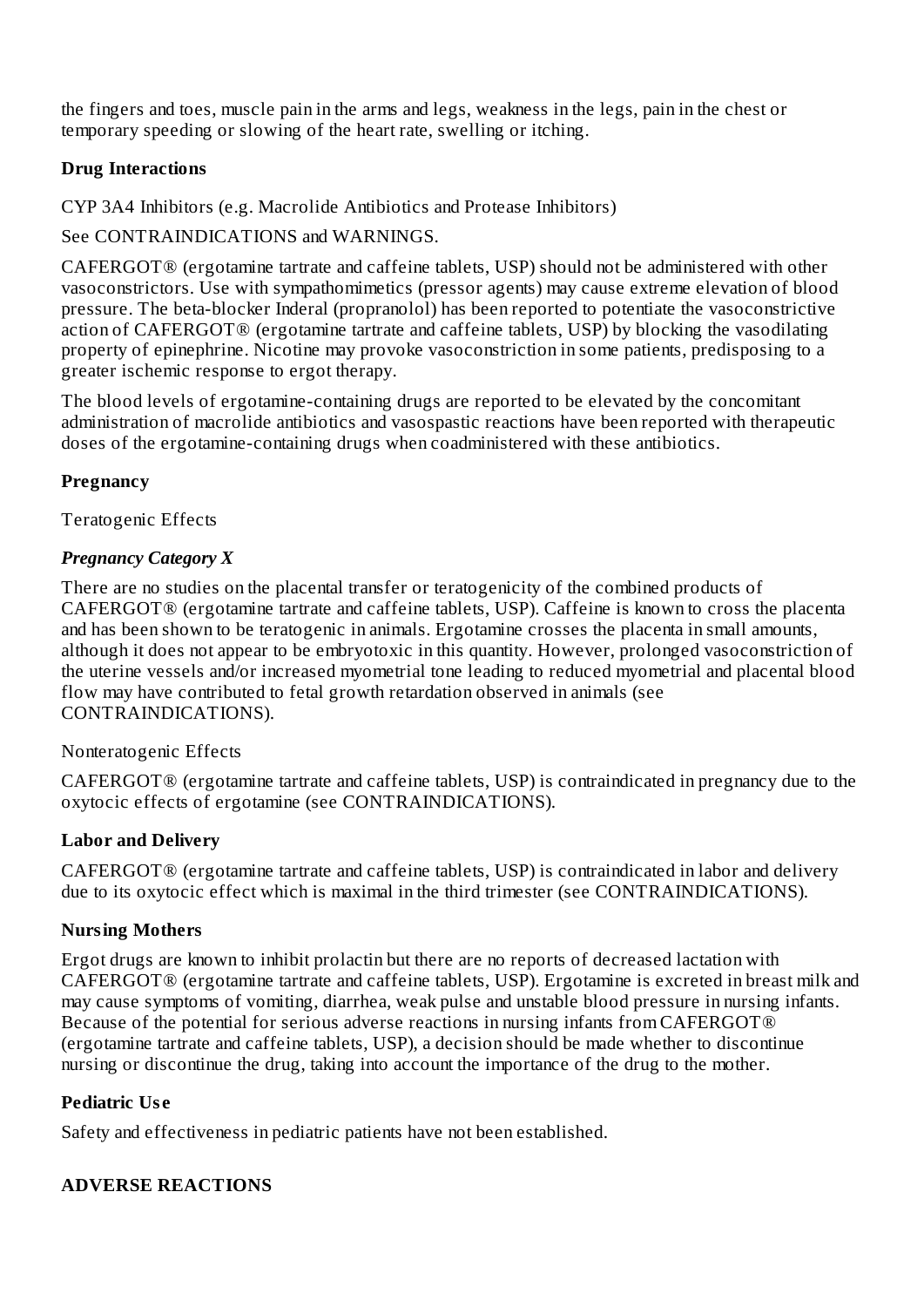**Cardiovascular:** Vasoconstrictive complications of a serious nature may occur at times. These include ischemia, cyanosis, absence of pulse, cold extremities, gangrene, precordial distress and pain, EKG changes and muscle pains. Although these effects occur most commonly with long-term therapy at relatively high doses, they have also been reported with short-term or normal doses. Other cardiovascular adverse effects include transient tachycardia or bradycardia and hypertension.

**Gastrointestinal:** Nausea and vomiting.

**Neurological:** paresthesias, numbness, weakness, and vertigo.

**Allergic:** Localized edema and itching.

**Fibrotic Complications** (see WARNINGS).

#### **DRUG ABUSE AND DEPENDENCE**

There have been reports of drug abuse and psychological dependence in patients on CAFERGOT® (ergotamine tartrate and caffeine tablets, USP) therapy. Due to the chronicity of vascular headaches, it is imperative that patients be advised not to exceed recommended dosages with long-term use to avoid ergotism (see PRECAUTIONS).

#### **OVERDOSAGE**

The toxic effects of an acute overdosage of CAFERGOT® (ergotamine tartrate and caffeine tablets, USP) are due primarily to the ergotamine component. The amount of caffeine is such that its toxic effects will be overshadowed by those of ergotamine. Symptoms include vomiting, numbness, tingling, pain and cyanosis of the extremities associated with diminished or absent peripheral pulses; hypertension or hypotension; drowsiness, stupor, coma, convulsions and shock. A case has been reported of reversible bilateral papillitis with ring scotomata in a patient who received five times the recommended daily adult dose over a period of 14 days.

Treatment consists of removal of the offending drug by induction of emesis, gastric lavage, and catharsis. Maintenance of adequate pulmonary ventilation, correction of hypotension and control of convulsions and blood pressure are important considerations. Treatment of peripheral vasospasm should consist of warmth, but not heat, and protection of the ischemic limbs. Vasodilators may be beneficial but caution must be exercised to avoid aggravating an already existent hypotension.

## **DOSAGE AND ADMINISTRATION**

Procedure: For the best results, dosage should start at the first sign of an attack. Adults: Take 2 tablets at the start of attack; 1 additional tablet every 1/2 hour, if needed for full relief (maximum 6 tablets per attack, 10 per week).

#### **Maximum Adult Dosage**

Total dose for any one attack should not exceed 6 tablets. Total weekly dosage should not exceed 10 tablets. Ergotamine tartrate and caffeine tablets should not be used for chronic daily administration. In carefully selected patients, with due consideration of maximum dosage recommendations, administration of the drug at bedtime may be an appropriate short-term preventive measure.

#### **HOW SUPPLIED**

CAFERGOT® (ergotamine tartrate and caffeine tablets, USP) for oral administration are available as:

**1 mg/100 mg:** round tablets, film coated beige, debossed SZ 183 on one side and plain on the reverse side and supplied as: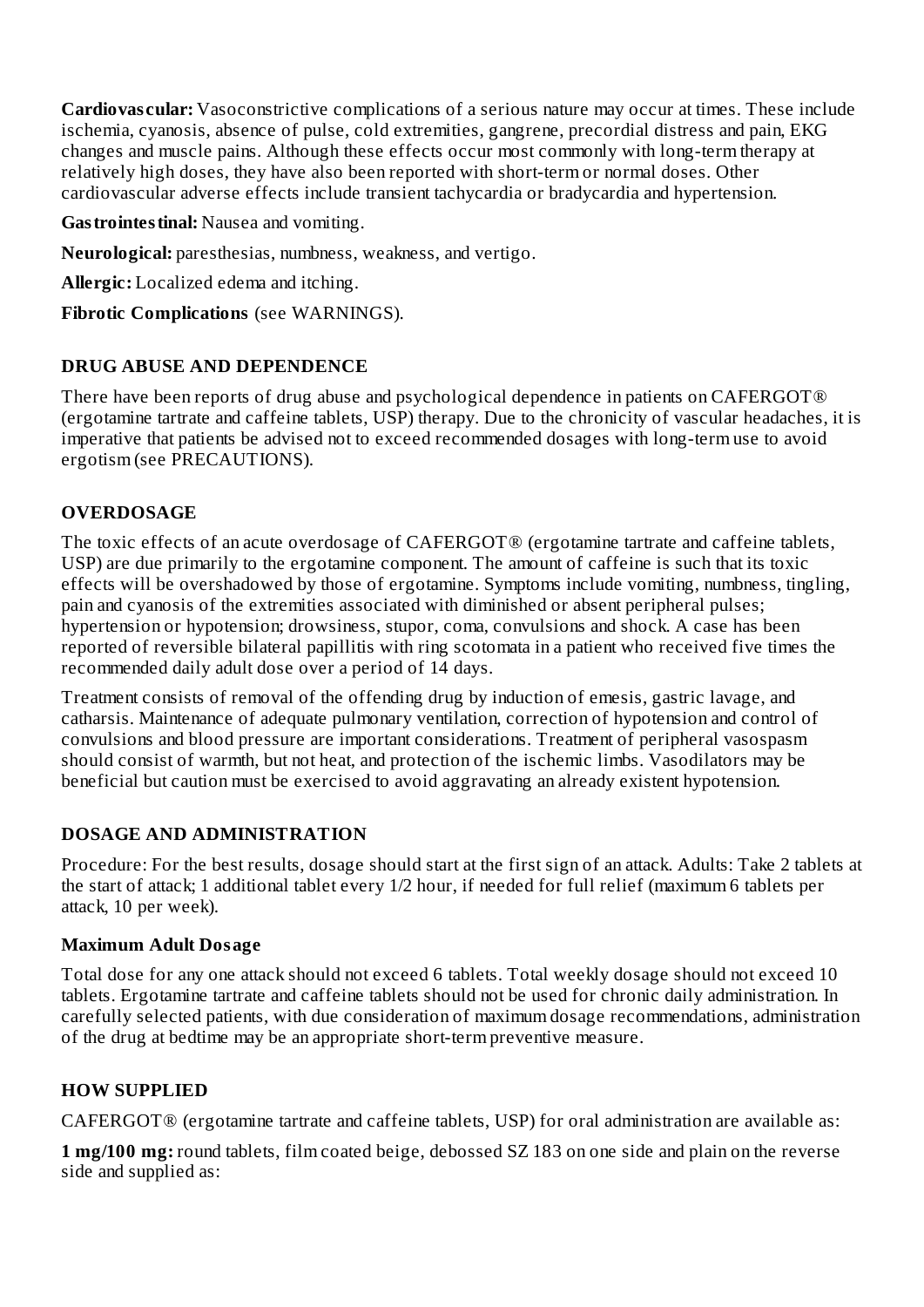NDC 0781-5405-01 bottles of 100 Store at 20°-25°C (68°-77°F) (see USP Controlled Room Temperature). Dispense in a tight, light-resistant container. 02-2008M 7336 Sandoz Inc.

Princeton, NJ 08540

#### **1 mg and 100 mg Label**



NDC 0781-5405-01 Cafergot® (ergotamine tartrate and caffeine tablets, USP) 1 mg/100 mg Rx only 100 Tablets

## **CAFERGOT**

ergotamine tartrate and caffeine tablet, film coated

| <b>Product Information</b>                                                   |                         |                    |                          |               |                   |  |  |  |  |  |
|------------------------------------------------------------------------------|-------------------------|--------------------|--------------------------|---------------|-------------------|--|--|--|--|--|
| Product Type                                                                 | HUMAN PRESCRIPTION DRUG | Item Code (Source) |                          | NDC:0781-5405 |                   |  |  |  |  |  |
| <b>Route of Administration</b>                                               | ORAL.                   |                    |                          |               |                   |  |  |  |  |  |
|                                                                              |                         |                    |                          |               |                   |  |  |  |  |  |
| <b>Active Ingredient/Active Moiety</b>                                       |                         |                    |                          |               |                   |  |  |  |  |  |
| <b>Ingredient Name</b>                                                       |                         |                    | <b>Basis of Strength</b> |               | Strength          |  |  |  |  |  |
| <b>ERGOTAMINE TARTRATE</b> (UNII: MRU5XH3B48) (ERGOTAMINE - UNII:PR834Q503T) |                         |                    | ERGOTAMINE TARTRATE      |               | $1 \,\mathrm{mg}$ |  |  |  |  |  |
| CAFFEINE (UNII: 3G6A5W338E) (CAFFEINE - UNII:3G6A5W338E)                     |                         |                    | <b>CAFFEINE</b>          |               | $100$ mg          |  |  |  |  |  |
|                                                                              |                         |                    |                          |               |                   |  |  |  |  |  |